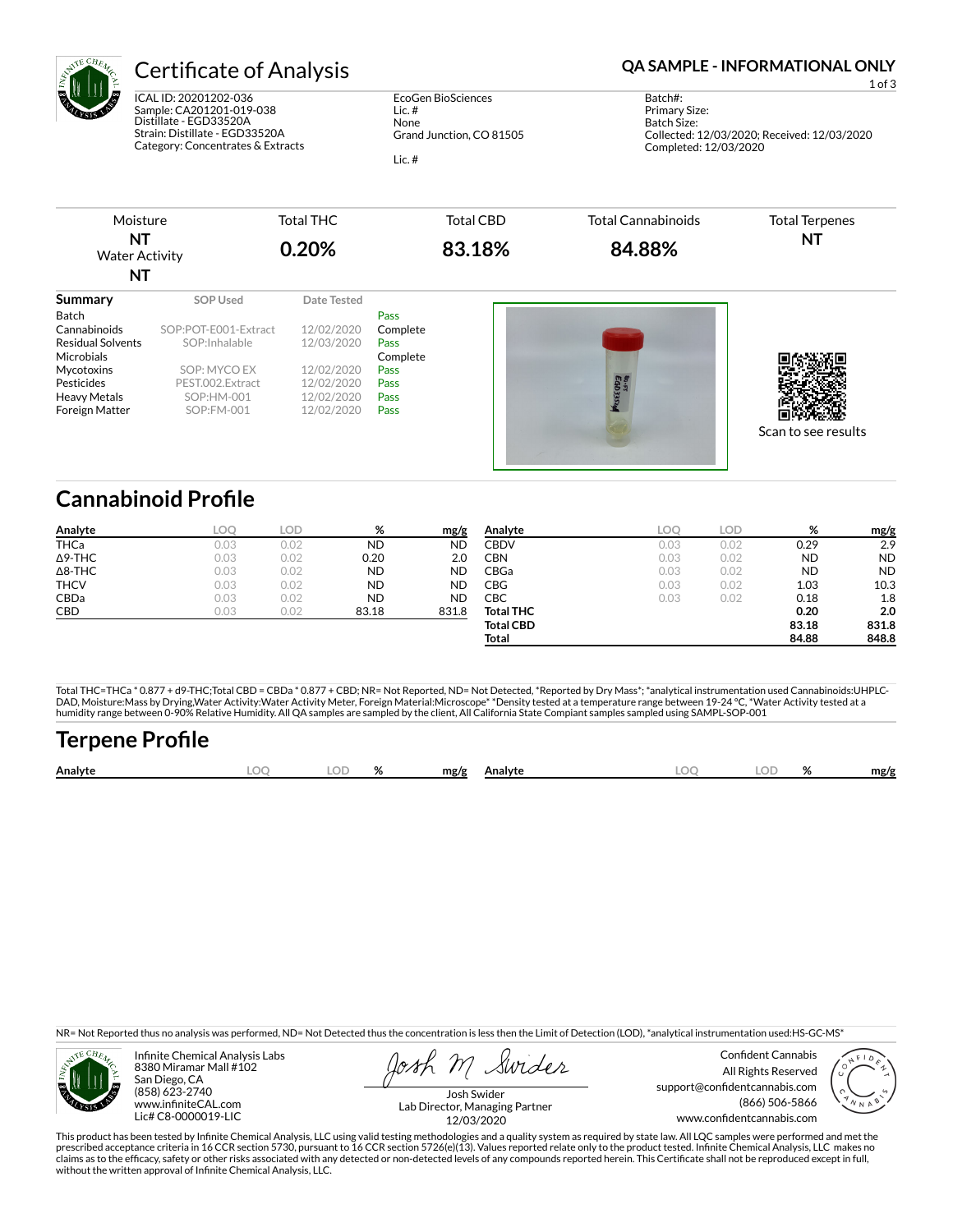

# **Certificate of Analysis <b>Certificate of Analysis QA SAMPLE - INFORMATIONAL ONLY**

ICAL ID: 20201202-036 Sample: CA201201-019-038 Distillate - EGD33520A Strain: Distillate - EGD33520A Category: Concentrates & Extracts

EcoGen BioSciences Lic. # None Grand Junction, CO 81505 Lic. #

2 of 3

Batch#: Primary Size: Batch Size: Collected: 12/03/2020; Received: 12/03/2020 Completed: 12/03/2020

#### **Residual Solvent Analysis**

| Category 1          |           |                     |           | LOO LOD Limit |      | <b>Status</b> Category 2 |           | LOO  | LOD. | Limit     | Status | Category 2     |           | LOO | <b>LOD</b> | Limit     | Status |
|---------------------|-----------|---------------------|-----------|---------------|------|--------------------------|-----------|------|------|-----------|--------|----------------|-----------|-----|------------|-----------|--------|
|                     |           | $\mu$ g/g $\mu$ g/g | $\mu$ g/g | $\mu$ g/g     |      |                          | µg/g      | Ug/g | ug/g | $\mu$ g/g |        |                | µg/g      |     | $\mu$ g/g  | $\mu$ g/g |        |
| 1.2-Dichloro-Ethane | <b>ND</b> |                     |           |               | Pass | Acetone                  | ND        | 300  | 200. | 5000      | Pass   | n-Hexane       | <b>ND</b> | 35  | 20         | 290       | Pass   |
| Benzene             | <b>ND</b> |                     |           |               | Pass | Acetonitrile             | <b>ND</b> | 150  | 100  | 410       | Pass   | Isopropanol    | <b>ND</b> | 300 | 200        | 5000      | Pass   |
| Chloroform          | <b>ND</b> |                     |           |               | Pass | Butane                   | <b>ND</b> | 300  | 200. | 5000      | Pass   | Methanol       | <b>ND</b> | 300 | 200        | 3000      | Pass   |
| Ethylene Oxide      | <b>ND</b> |                     |           |               | Pass | Ethanol                  | <b>ND</b> | 300  | 200. | 5000      | Pass   | Pentane        | <b>ND</b> | 300 | 200        | 5000      | Pass   |
| Methylene-Chloride  | <b>ND</b> |                     |           |               | Pass | Ethyl-Acetate            | <b>ND</b> | 300  | 200- | 5000      | Pass   | Propane        | <b>ND</b> | 300 | 200        | 5000      | Pass   |
| Trichloroethene     | <b>ND</b> |                     | 0.5       |               | Pass | Ethyl-Ether              | <b>ND</b> | 300  | 200. | 5000      | Pass   | Toluene        | ND        | 15C | 100        | 890       | Pass   |
|                     |           |                     |           |               |      | Heptane                  | <b>ND</b> | .300 | 200  | 5000      | Pass   | <b>Xylenes</b> | <b>ND</b> | 5(  | 100        | 2170      | Pass   |

NR= Not Reported thus no analysis was performed, ND= Not Detected thus the concentration is less then the Limit of Detection (LOD) ,\*analytical instrumentation used=HS-GC-MS\*

### **Heavy Metal Screening**

|         |           | LOC   | <b>LOD</b> | Limit. | <b>Status</b> |
|---------|-----------|-------|------------|--------|---------------|
|         | µg/g      | µg/g  | $\mu$ g/g  | µg/g   |               |
| Arsenic | <b>ND</b> | 0.048 | 0.016      | 0.2    | Pass          |
| Cadmium | <b>ND</b> | 0.012 | 0.004      | 0.2    | Pass          |
| Lead    | <b>ND</b> | 0.011 | 0.004      | U.5    | Pass          |
| Mercury | <b>ND</b> | 0.033 | 0.011      |        | Pass          |

NR= Not Reported thus no analysis was performed, ND= Not Detected thus the concentration is less then the Limit of Detection (LOD) , \*analytical instrumentation used:ICP-MS\*

### **Microbiological Screening**

|                               | Result    | <b>Status</b> |
|-------------------------------|-----------|---------------|
| Aspergillus flavus            | <b>NR</b> | <b>NT</b>     |
| Aspergillus fumigatus         | <b>NR</b> | <b>NT</b>     |
| Aspergillus niger             | <b>NR</b> | <b>NT</b>     |
| Aspergillus terreus           | <b>NR</b> | <b>NT</b>     |
| shiga toxin-producing E. coli | <b>NR</b> | <b>NT</b>     |
| Salmonella SPP                | <b>NR</b> | <b>NT</b>     |

ND=Not Detected; \*analytical instrumentation used:qPCR\*



Infinite Chemical Analysis Labs 8380 Miramar Mall #102 San Diego, CA (858) 623-2740 www.infiniteCAL.com Lic# C8-0000019-LIC

Josh M Swider

Confident Cannabis All Rights Reserved support@confidentcannabis.com (866) 506-5866 www.confidentcannabis.com



Josh Swider Lab Director, Managing Partner 12/03/2020

This product has been tested by Infinite Chemical Analysis, LLC using valid testing methodologies and a quality system as required by state law. All LQC samples were performed and met the prescribed acceptance criteria in 16 CCR section 5730, pursuant to 16 CCR section 5726(e)(13). Values reported relate only to the product tested. Infinite Chemical Analysis, LLC makes no<br>claims as to the efficacy, safety o without the written approval of Infinite Chemical Analysis, LLC.